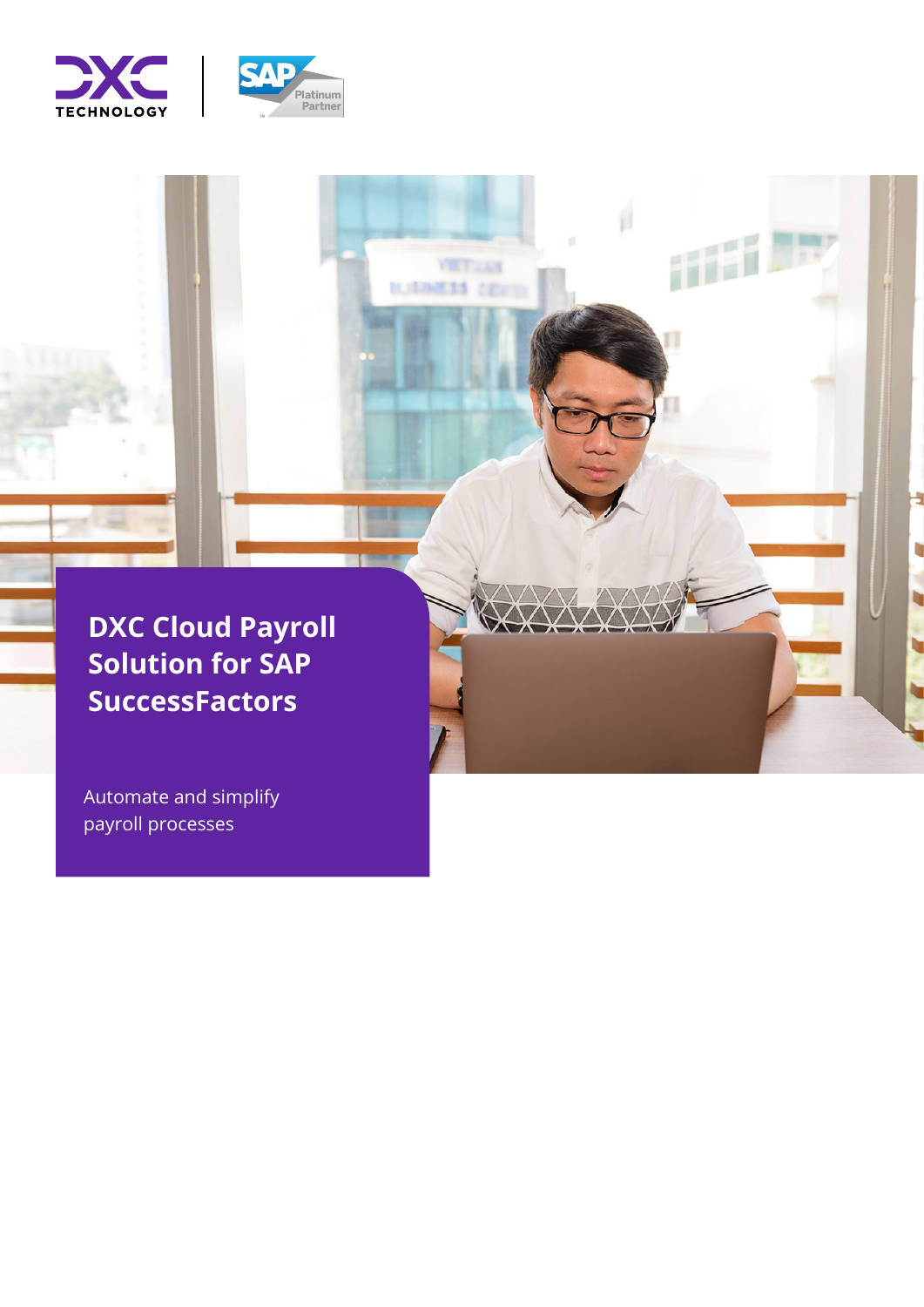DXC Cloud Payroll Solution for SAP SuccessFactors helps organisations overcome common payroll pain points and removes the need to run costly, disparate HR systems.

# **Simple, automated, actionable**

DXC Technology provides more than just a payroll solution, leveraging SAP SuccessFactors to optimise the full employee lifecycle and automate critical processes whilst enabling payroll compliance.

## Payroll pain points addressed

Running disparate and nonintegrated HR-Payroll solutions can hamper payroll efficiency and accuracy. This system proliferation can create complex workflows, which impact employee confidence due to execution delays and processing errors.

In addition, poor visibility into payroll inefficiencies often gives rise to multiple workarounds, hampering an organisation's ability to make fast, practical improvements.

A lack of employee trust is often the result of a poor payroll user experience. Complex workflows and convoluted user interface design add to employee frustration, increasing administration and support costs.

## Global best practices

DXC's Cloud Payroll Solution for SAP SuccessFactors combines HR administration, time and attendance management and organisational data management with best practice payroll processes to solve common payroll problems and improve employee engagement.

Our solution is designed to enable individualised end-to-end experiences and offers powerful capabilities to monitor, manage and optimise key moments in the employee journey. It provides an open platform that allows organisations to build or integrate innovative apps to connect HR to the broader business and offers automated compliance with global and local regulations and proven best practices.

## Payroll processing simplified

Payroll processing is simplified with intelligent end-to-end workflows, including off-cycle and retroactive payroll. It increases the speed of execution by running automated payroll processes and solves problems with on-time corrective measures. Manual work is dramatically reduced and errors minimised.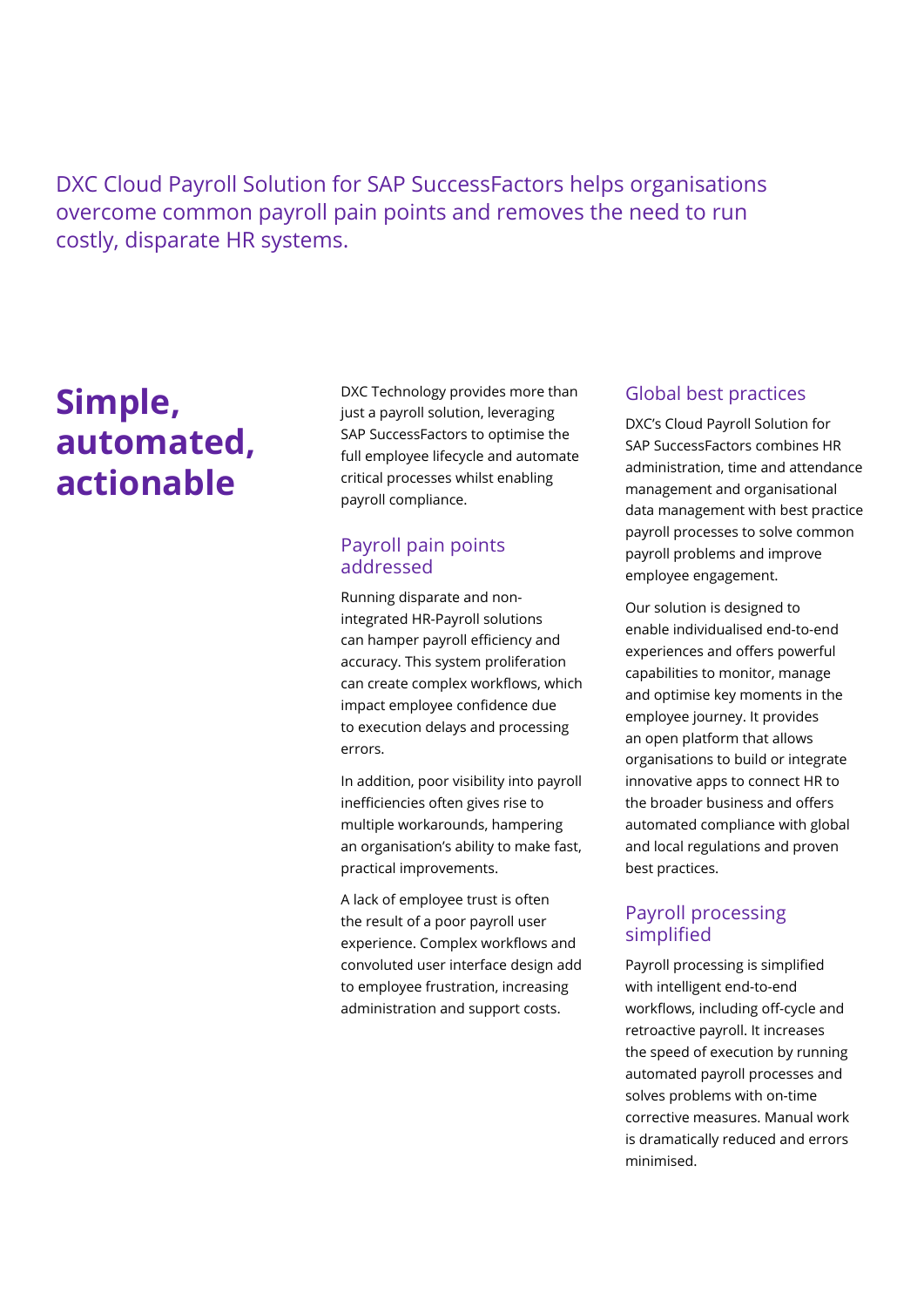The solution also collects real-time insights into payroll-relevant data, allowing your organisation to leverage actionable payroll advice based on real insights, key statistics and proactive payroll alerts. There is no need to run reports because upto-date data is instantly available and monitored.

#### Improve user engagement

- Improve employee satisfaction through timeliness, accuracy and localised best practices
- Enhance the user experience with simple, standardised processes across HR, payroll, time management, compensation, benefits and administration
- Empower users with self-service employee portals

## Achieve operational and cost efficiencies

- Reduce HR costs by consolidating payroll cycles on a single cloud platform
- Reduce risk by leveraging embedded localised and current best practices
- Built-in extensibility caters to your specific organisation or industry
- Fully auditable with date and time stamp tracking
- Best practice processes for all industries, regions and organisational sizes
- Allows payroll to run in-house or with additional outsourcing services
- Ready to integrate with any workforce management tool

## Solution features and benefits

## SaaS delivery model

- Cloud-based integration platform provides users access anytime, anywhere
- Solution deployed through configuration, not development, so up and running in weeks
- Holistic cloud-based platform ensures low total cost of ownership and delivers new capabilities twice a year
- Mobile interface allows users to view and update records and approve transactions remotely, reducing HR time in managing workforce data
- Ready to integrate with any workforce management tool to further lower labour costs and optimise resources through innovative timekeeping, scheduling and workforce performance functionality
- Can be extended to an as-aservice, managed solution

## Data management

- Analytics provide consolidated and comprehensive HR data to allow strategic and prompt business decisions
- Employee/manager self-service empowers managers and employees to maintain their records, reducing HR time in managing workforce data
- Role-based permission model facilitates more granular access and HR system control and improves segregation of duties
- Integrated social networking capability allows employees to connect and collaborate